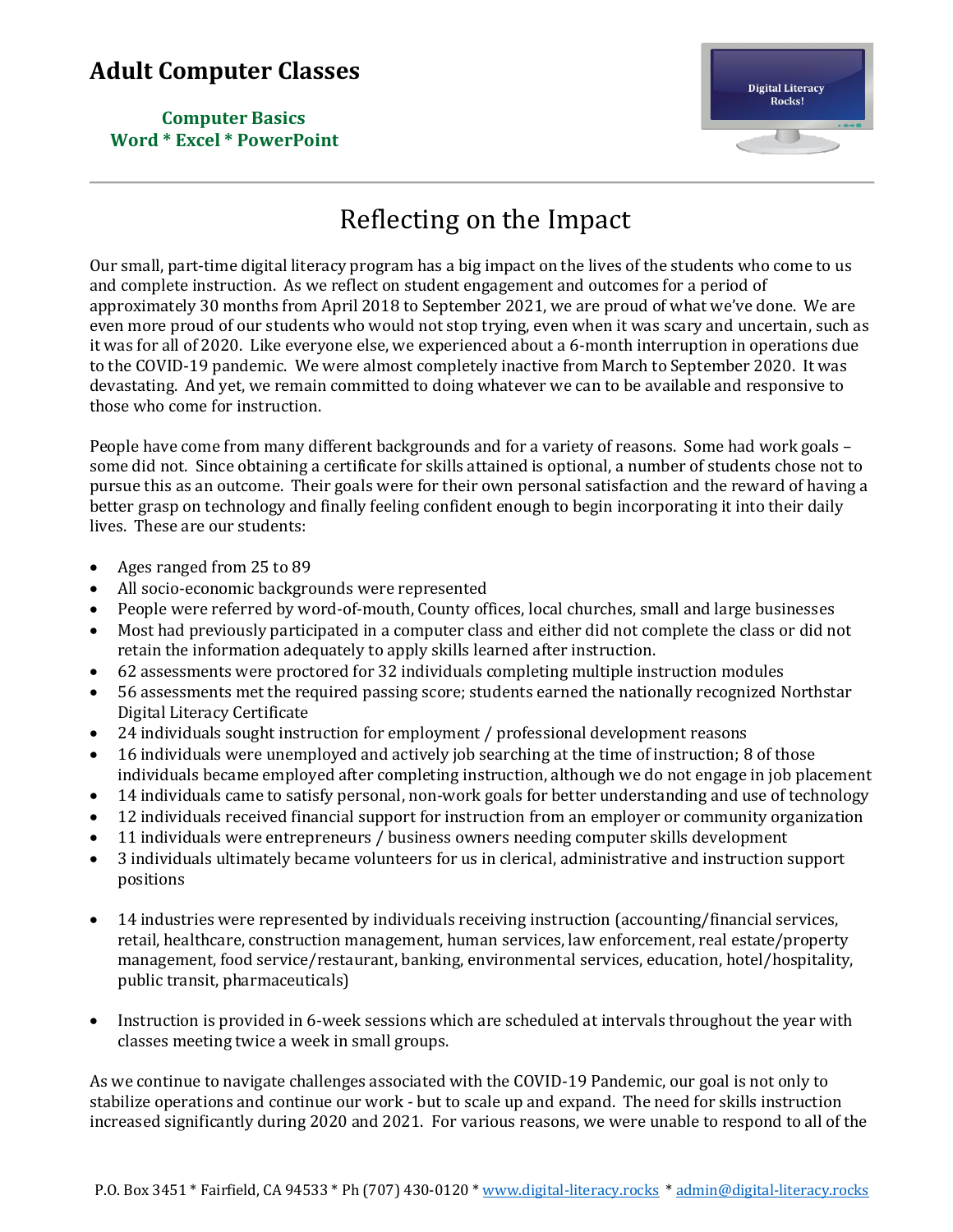**Computer Basics Word \* Excel \* PowerPoint**



individuals who contacted us for instruction. We hope to reach a larger number of individuals who need customized, competency-based digital skills instruction beyond our immediate Solano community. We are now providing instruction remotely, LIVE on Zoom at the basic and intermediate level in the following competency areas:

- Zoom Basics
- Computer Basics (the operating system, creating and managing digital files, mastering 6 ways to use the mouse)
- Internet and Email Basics
- Introduction to Microsoft Word, Excel and PowerPoint

Please see th[e California EDGE Coalition's](https://caedge.org/) 2019 Publication about the role of competency-based education (CBE) as an effective strategy to upgrade the skills of California's workforce. Find us on page 6, featured as one of just a few nonprofit organizations providing this kind of short-term, targeted instruction and awarding certificates for competencies gained. Our customized, personalized instructional strategies are consistent with national best practices for helping people to successfully become more competent in the use of technology.

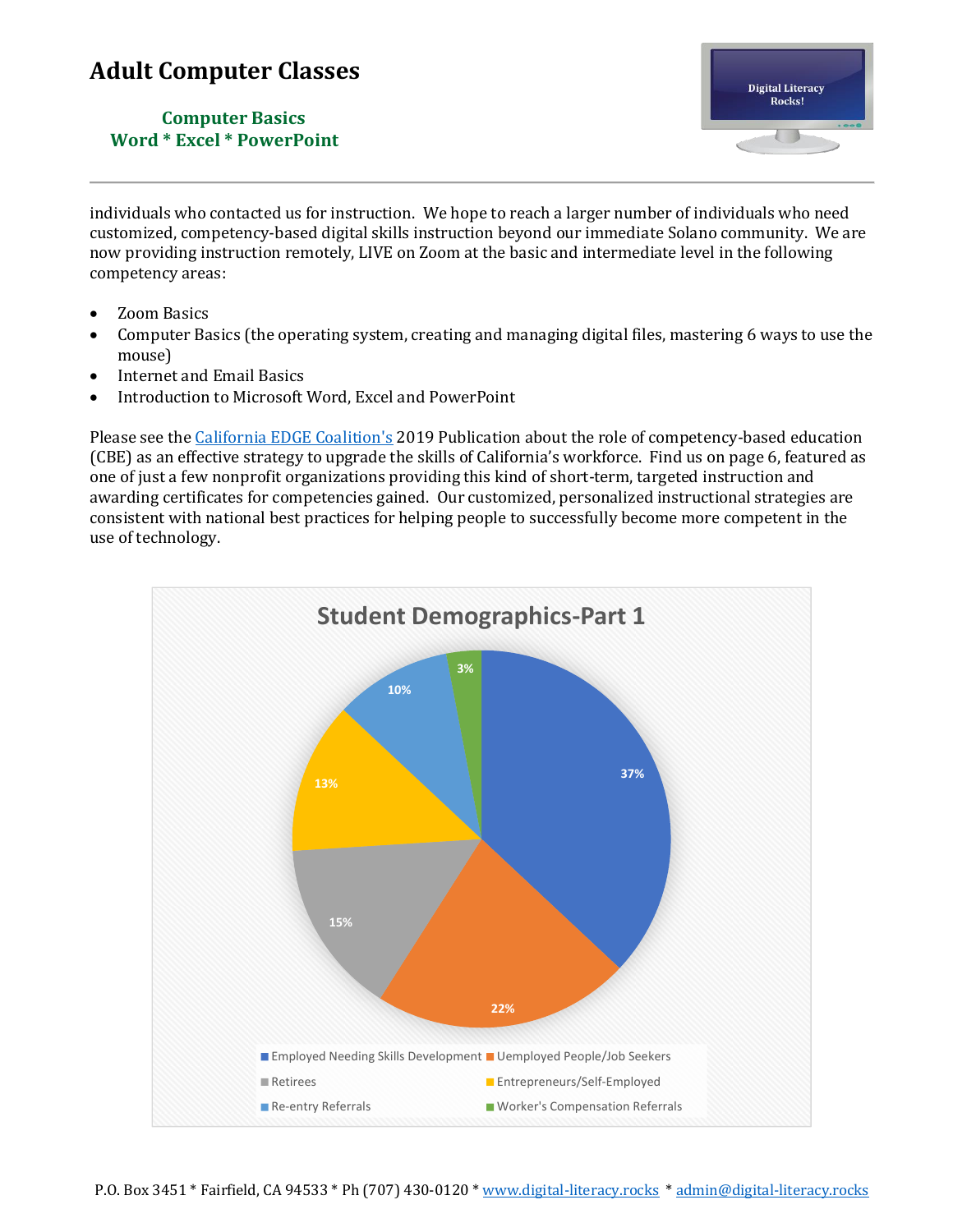

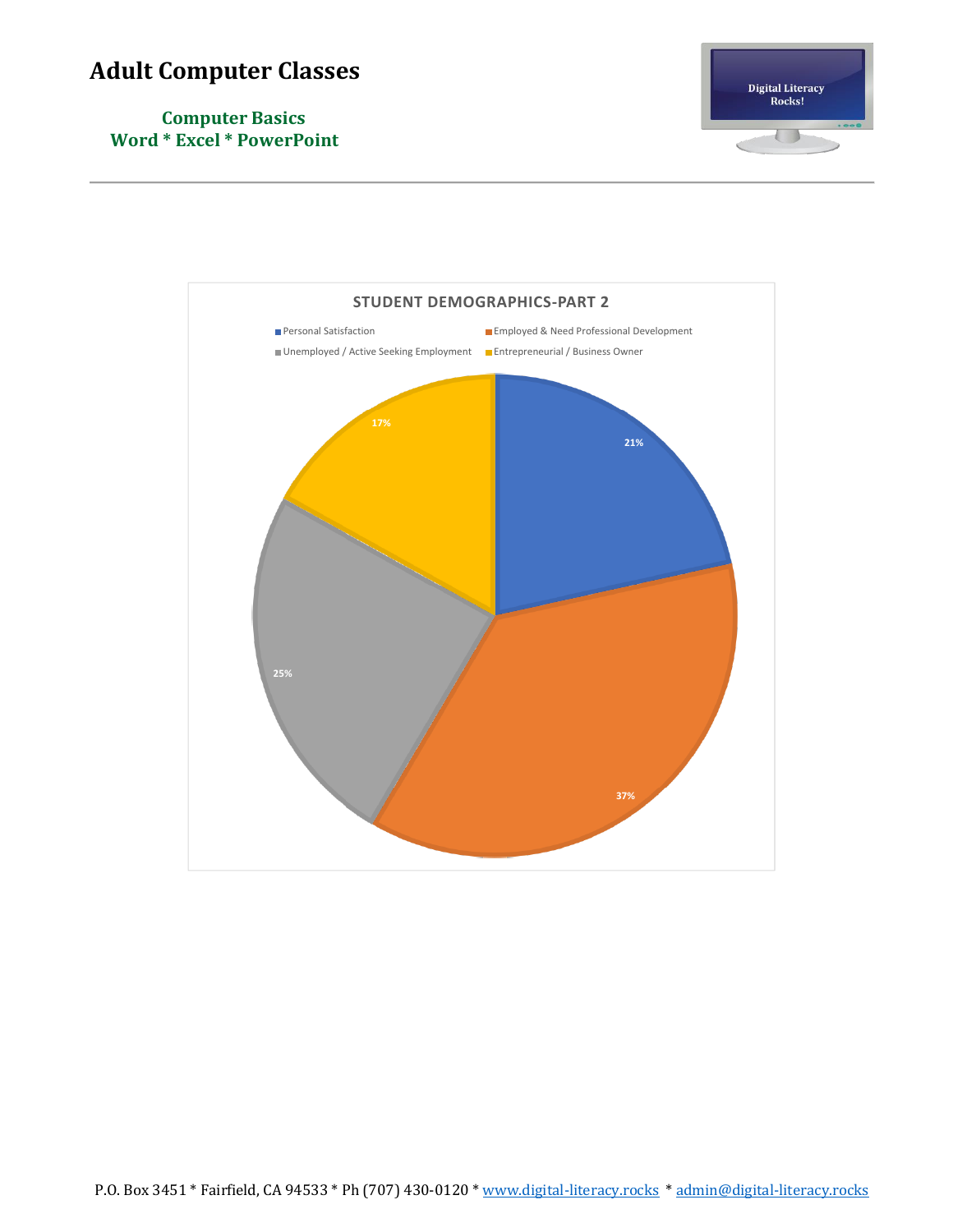

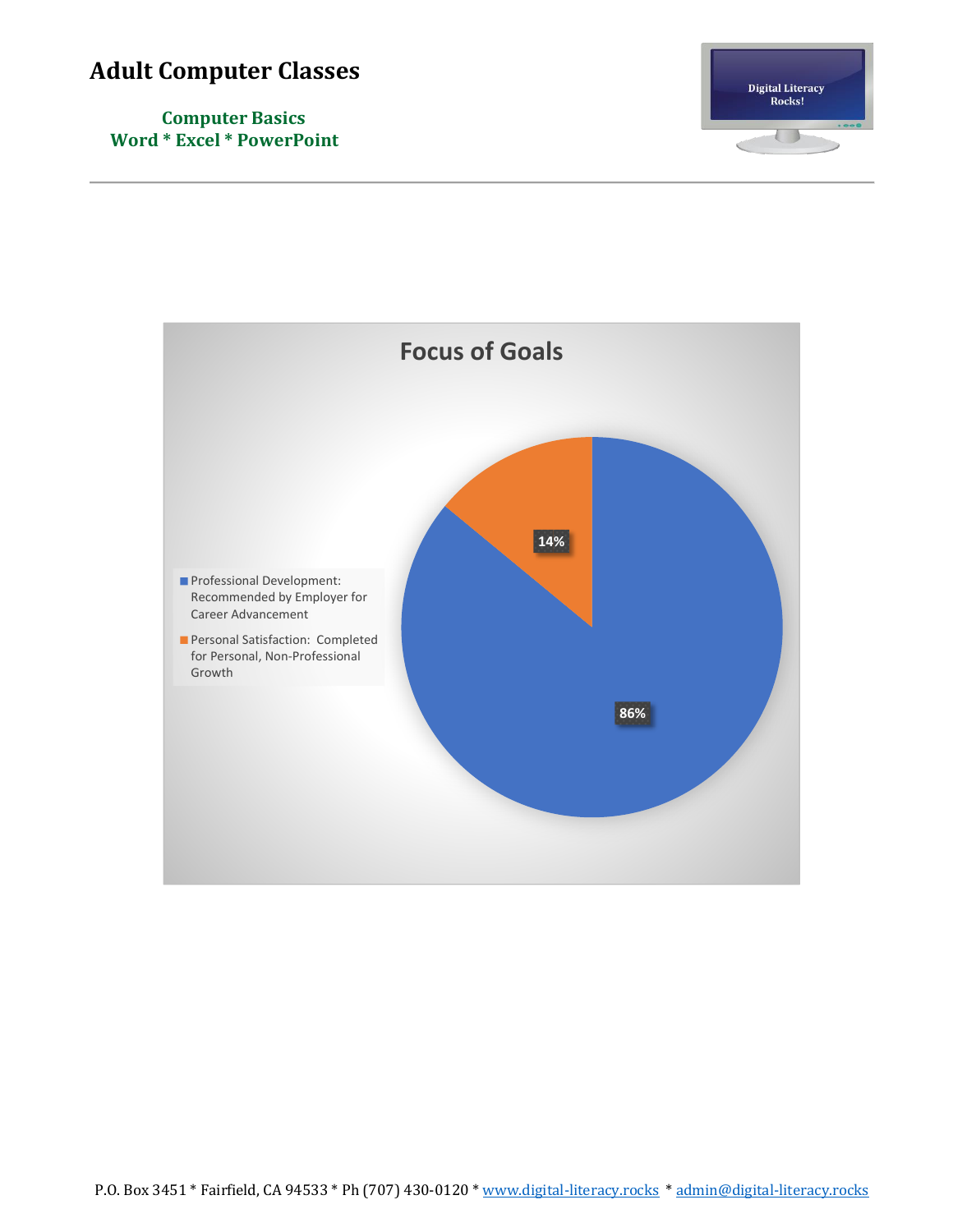

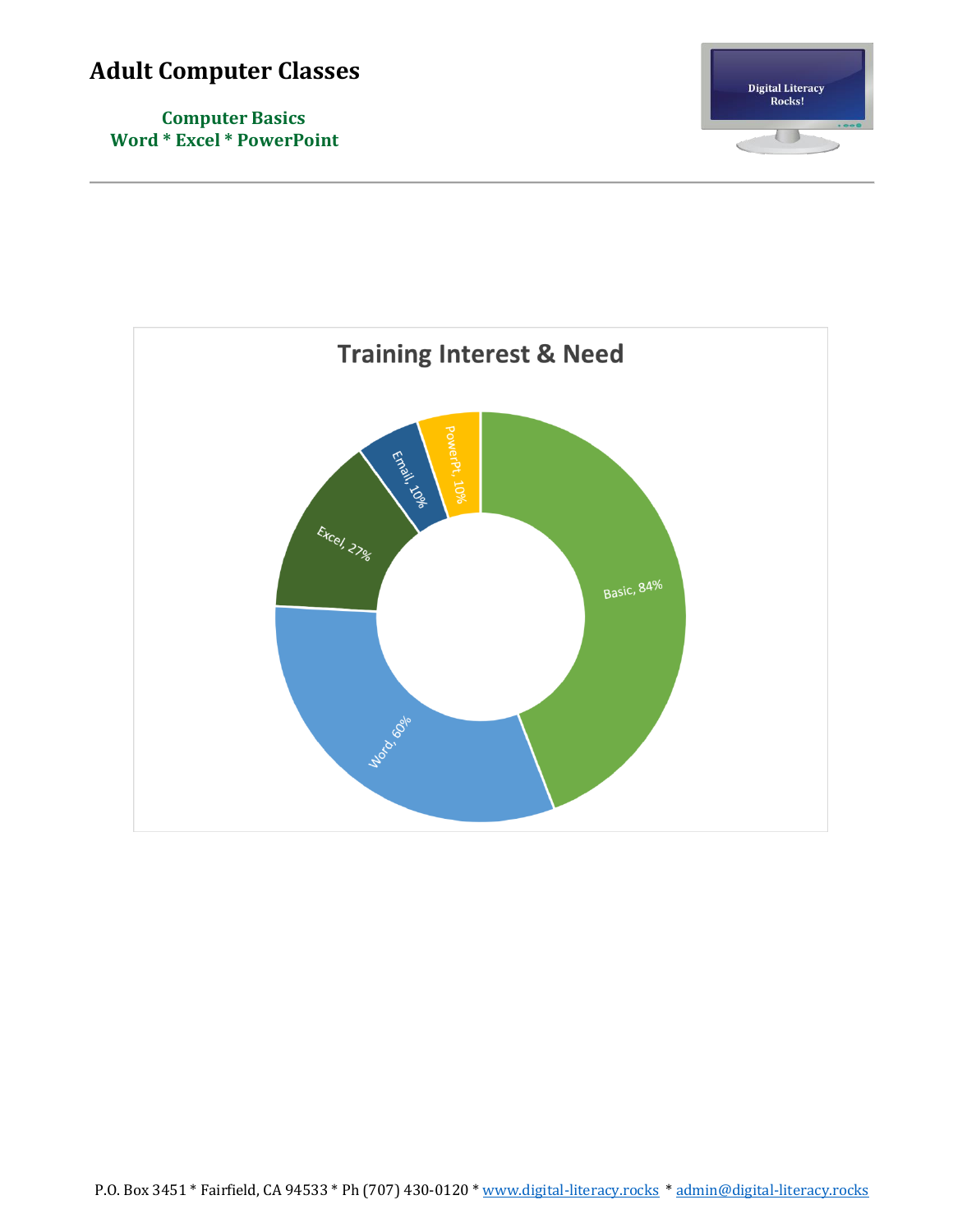